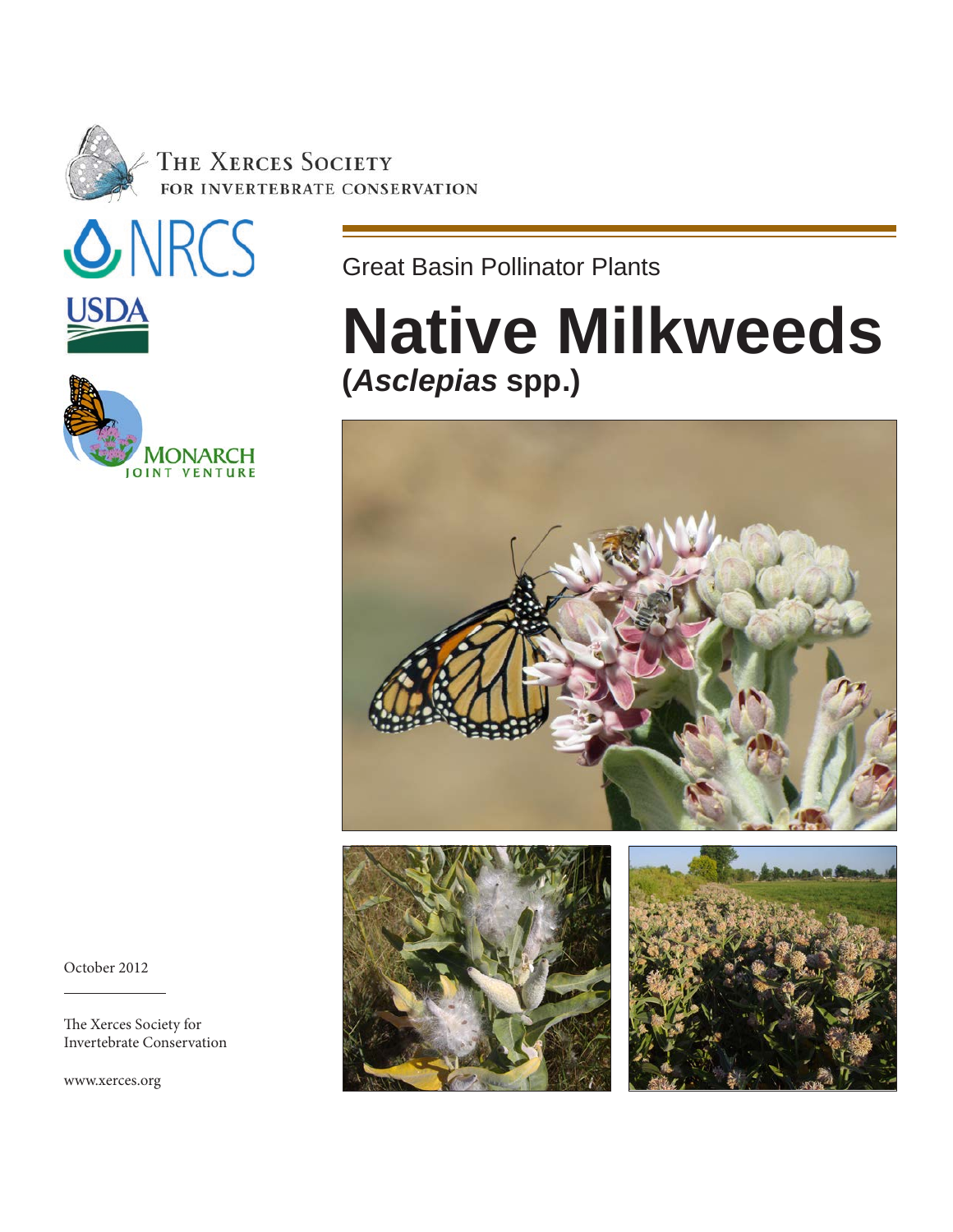#### **Author Affiliations**

Brianna Borders and Eric Mader, The Xerces Society; Eric Eldredge, USDA-NRCS Great Basin Plant Materials Center; Casey Burns, USDA-NRCS Utah.

#### **Reviewers** Jim Briggs, Karen Fullen, Loren St. John, Derek Tilley

#### **Editing and layout**

Kaitlyn Rich, Matthew Shepherd

#### **Photographs**

Thank you to the photographers who generously allowed use of their images. Copyright of all photographs remains with the photographers.

Cover main: Showy milkweed (*Asclepias speciosa*) with monarch butterfly (*Danaus plexippus*), honey bee (*Apis mellifera*), and leafcutter bee (*Megachile* spp.). John Anderson, Hedgerow Farms.

Cover bottom left: Showy milkweed (*Asclepias speciosa*) seeds and fruits. Eric Eldredge, USDA-NRCS.

Cover bottom right: Showy milkweed (*Asclepias speciosa*) in a field border at the Great Basin Plant Materials Center, Fallon NV. Eric Eldredge, USDA-NRCS.

#### **Map Credits**

Special thanks to the USDA-NRCS East Remote Sensing Laboratory in conjunction with the National Plant Data Team for producing the species range maps. Data sources used were the USDA PLANTS Database and ESRI Spatial Data (2006).

#### **Funding**

The Xerces Society's Project Milkweed is supported by a national USDA-NRCS Conservation Innovation Grant, Hind Foundation, SeaWorld & Busch Gardens Conservation Fund, Dunn Foundation, Harris Foundation, the Monarch Joint Venture, McCune Foundation, and Xerces Society members.

#### **Citation**

Borders, B., E. Eldredge, E. Mader, and C. Burns. 2012. *Great Basin Pollinator Plants: Native Milkweeds (*Asclepias *spp.)* The Xerces Society for Invertebrate Conservation, Portland OR, in collaboration with USDA-NRCS Great Basin Plant Materials Center, Fallon NV. NVPMC Technical Note No. 56.

#### **The Xerces Society for Invertebrate Conservation**

628 NE Broadway Suite 200, Portland, OR 97232 .855-232-6639 · www.xerces.org

The Xerces Society is a nonprofit organization that protects wildlife through the conservation of invertebrates and their habitat. Established in 1971, the Society is at the forefront of invertebrate protection worldwide.

The Xerces Society is an equal opportunity employer.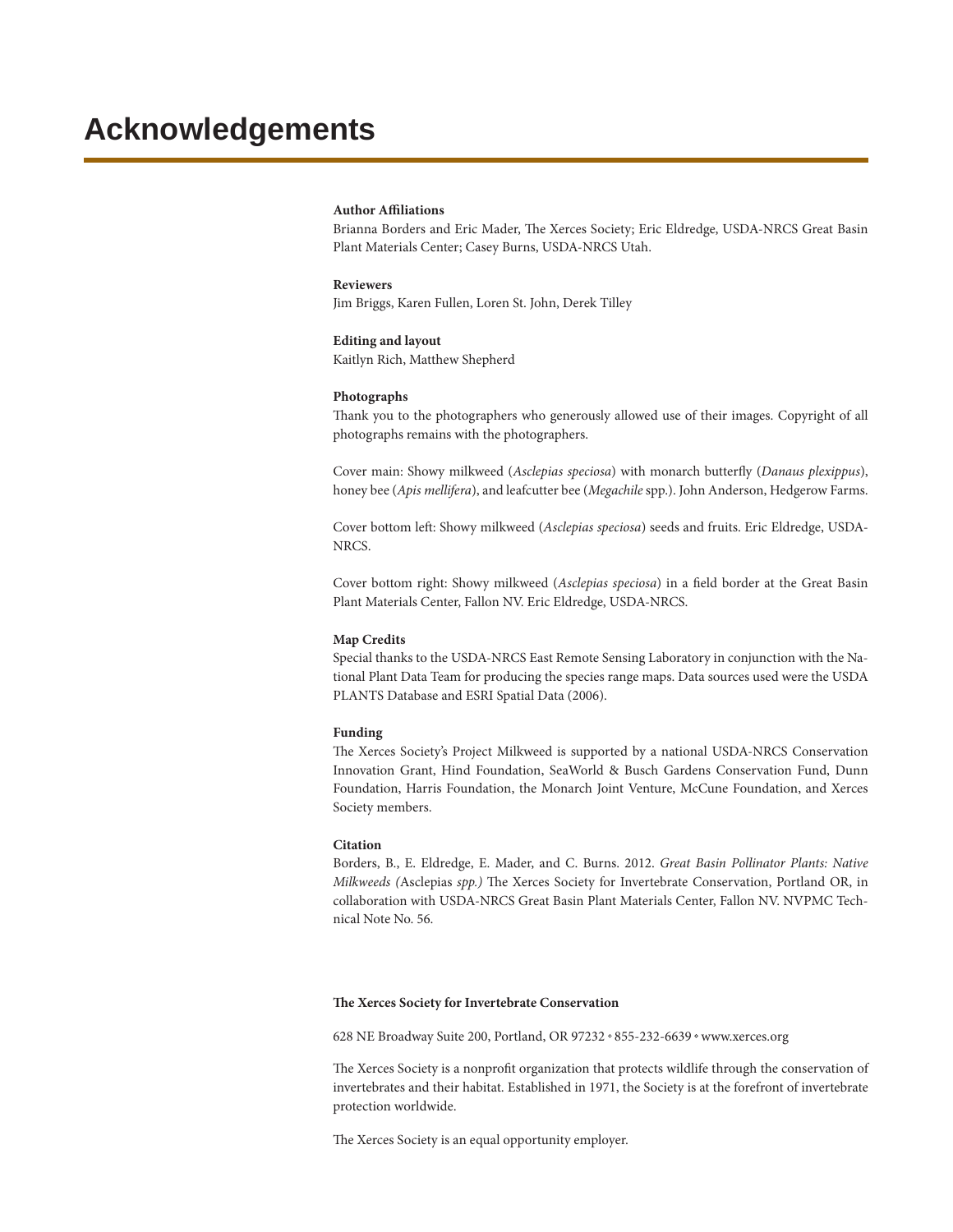### Great Basin Pollinator Plants **Native Milkweeds (***Asclepias* **spp.)**

#### **Introduction**

Fourteen species of milkweed (*Asclepias* spp.) are native to the Great Basin, occurring in a diversity of communities including deserts, rangelands, meadows, woodlands, open forests, and riparian areas. Milkweeds are vital for the monarch butterfly (*Danaus plexippus*) and support a tremendous range of pollinators and other insects with abundant, high quality nectar. Milkweed flower visitors include native bees, honey bees, butterflies, and hummingbirds.

Milkweeds are named for their milky, latex sap, which contains alkaloids and cardenolides, complex chemicals that make the plants unpalatable to most animals. The plants have fleshy, pod-like fruits (follicles) that split when mature, releasing the seeds. White, fluffy hairs (the coma), are attached to each seed. These hairs facilitate wind dispersal of the seed.

Milkweeds have a variety of ethnobotanical uses. Native Americans used stem fibers to make string, rope, and cloth. Milkweed roots were boiled to make tea that was used to treat measles, rheumatism, and coughs. Also, the latex sap was used by some tribes as an antiseptic and healing agent on sores, cuts, and for ringworm. During World War II, millions of pounds of milkweed floss were used to fill life preservers and other life-saving equipment (Berkman 1949). Milkweed floss is currently used as hypo-allergenic filling for pillows and comforters.

Like many native plant species, milkweed populations



The hydrographic Great Basin. Map: Karl Musser, 2010.



Monarch caterpillar. Photo: Bryan E. Reynolds, www.bryanreynoldsphoto.com

are being lost at a rapid rate due to urban and suburban development and agricultural intensification. Despite their native status and value to monarch butterflies and a diversity of other pollinators, milkweeds are sometimes perceived as weeds and are eradicated from agricultural areas, rangelands, and roadsides. While some milkweed species colonize disturbed areas, others require specific habitat conditions and are not commonly found in cultivated cropland.

This guide covers the Great Basin, a region that encompasses the majority of Nevada and western Utah, and parts of eastern California, southern Oregon, and southern Idaho (map to the left). The hydrographic Great Basin is composed of numerous contiguous watersheds with no outlet to the Pacific Ocean. The climate ranges from arid, over much of the region, to semi-arid in the north and in some of the mountain ranges. Native plant communities in basin valleys and plateaus include sagebrush steppe, desert shrub (dominated by saltbush and greasewood), riparian, and semi-desert grassland. Mountain plant communities include pinyon-juniper woodland, mountain shrub, ponderosa pine forest, mixed conifer forest, and aspen-conifer forest.

#### **Milkweed Pollination**

Milkweed flowers have a unique shape (see photos on page 4) and are pollinated in a more specific way than most other insect-visited flowers. Rather than occurring as individual pollen grains that cling to a visitor, milkweed pollen is contained in pairs of tiny, waxy sacs (pollinia), located in vertical grooves (stigmatic slits) of the flowers. When an insect visits a flower to drink nectar, its legs, feet, or mouthparts may slip into the grooves, attaching pollinia to the insect's body. Pollination occurs when pollinia are then inadvertently transferred by the insect into the groove of another milkweed flower. See Bookman (1981) for a more complete discussion of milkweed floral morphology and terminology, and Morse (1982) for more information on pollinia transfer by insects.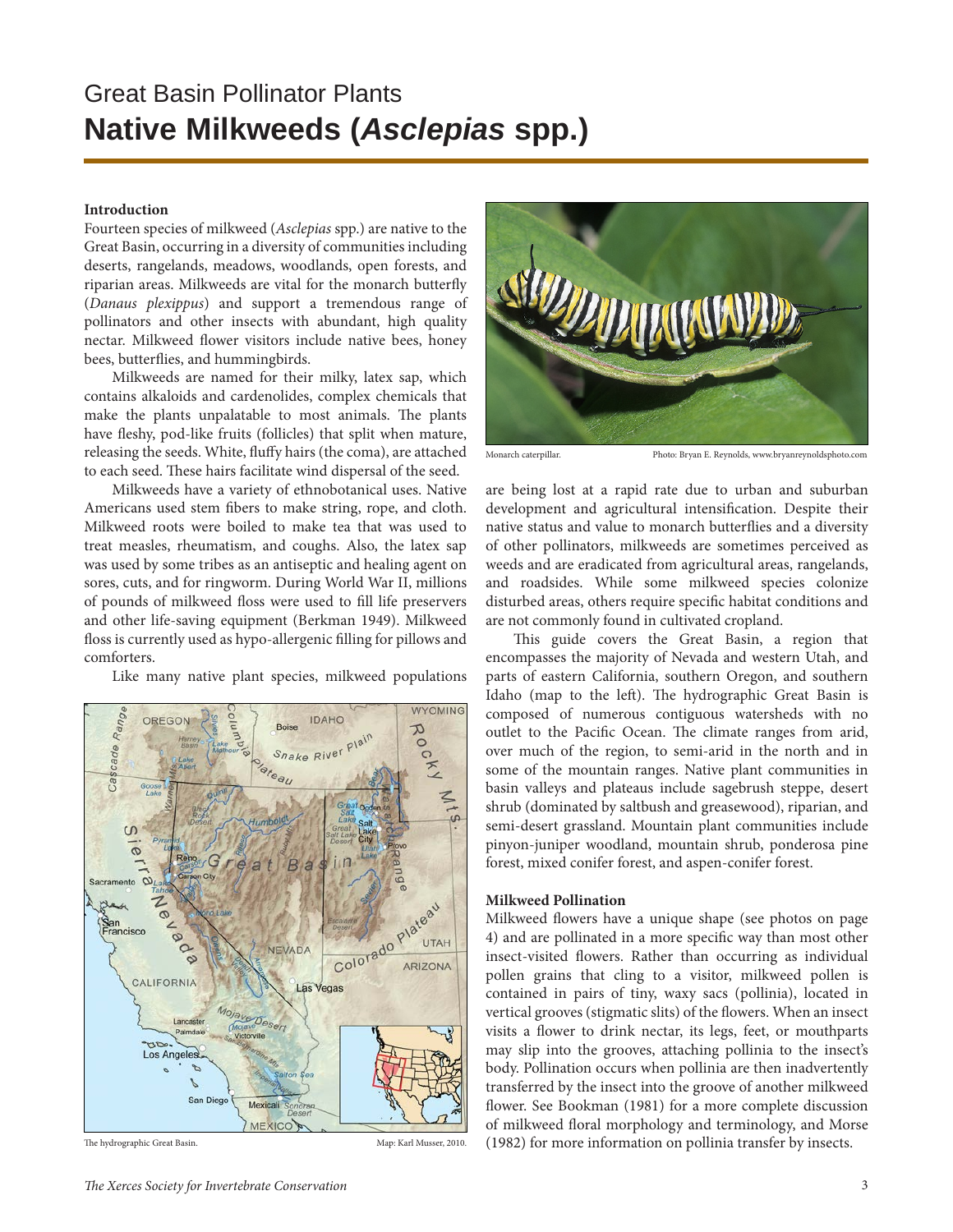

Photo: Eric Eldredge, USDA-NRCS.



Photo: Linda Kennedy, National Audubon Society.

The structure of milkweed flowers remains consistent, despite one species appearing quite different from another. At the top is showy milkweed (*Asclepias speciosa*); at the bottom is spider milkweed (*A. asperula*).

#### **Toxicity to Livestock**

Milkweeds are generally unpalatable and livestock do not normally consume them if sufficient forage is available (Schultz 2003; Fleming et al. 1920). Most cases of milkweed poisoning result from hungry animals being concentrated in areas where milkweed is abundant (USDA-ARS 2006). Signs of poisoning include extreme dullness, unsteady gait, and loss of appetite (Fleming et al. 1920). Poisoning may also occur if animals are fed hay containing large amounts of milkweed (USDA-ARS 2006). It is important to avoid the inclusion of milkweed in prepared feeds and hay. Proper grazing management should avoid most cases of milkweed poisoning. For more information about toxic dosage and signs of potential poisoning to livestock from consuming milkweeds, see Fleming et al. (1920).

#### **Monarch Butterflies**

Milkweeds are the required host plants for monarch butterfly caterpillars. Caterpillars store the plants' distasteful chemicals in their bodies, giving them protection from predators.

The monarch's annual multi-generational migration is a widely known phenomenon, particularly the eastern population that flies to Mexico. Each fall, over one million monarchs fly from western states to spend the winter in numerous groves along the California coast. In the spring, these butterflies leave their overwintering sites in search of milkweeds on which to lay their eggs. As monarchs spread out across the western states during the spring and summer, several generations of butterflies are produced. In fall, adults of the last generation then migrate to the California coast to overwinter.

Spring-migrating monarchs may arrive in the Great Basin as early as April, but peak numbers have been recorded during June, July, and August. Monarchs are potentially present in the region through October (Dingle et al. 2005).

Annual counts of overwintering monarchs on the California coast have revealed significant population declines. For example, in 1997, Natural Bridges State Beach near Santa Cruz had an estimated 120,000 monarchs. By 2010, only 2,300 butterflies overwintered (Frey et al. 2011). A major factor contributing to these declines is the loss of milkweed plants across the western monarch's breeding range. This loss is due to urban and agricultural development and the use of herbicides on croplands, pastures, and roadsides. The protection and restoration of native milkweeds is critical to reversing this trend.

#### **Enhancing Pollinator Populations**

Wild native bees provide free pollination services, and contribute an estimated \$3 billion worth of crop pollination annually to the U.S. economy (Losey & Vaughan 2006). However, these resident pollinators are active in the field longer than the duration of a crop's bloom period, and require sources of pollen and nectar throughout spring, summer, and fall. Research has shown that managed honey bees are healthier and more resistant to diseases when they have access to diverse and abundant floral resources (Alaux et al. 2010). Native plants such as milkweeds play an important role in supporting both wild bees and honey bees.

#### **Attracting Beneficial Insects**

In addition to attracting pollinators, milkweed nectar supports beneficial insects that are natural predators and parasitoids of many crop and garden pests. A recent study conducted in Washington state evaluated 43 species of native flowering perennials for their potential to attract beneficial insects. Showy milkweed (*Asclepias speciosa*) attracted the most beneficial insects of any plant species studied, including mite-eating ladybeetles (*Stethorus* spp.), minute pirate bugs (*Orius* spp.), hover flies (Syrphidae), and parasitic wasps (Ichneumonidae, Braconidae) (David G. James, unpublished data).

#### **Insect Pests**

Milkweeds are susceptible to infestation by specialist seed bugs (*Lygaeus* and *Oncopeltus* spp.), milkweed longhorn beetles (*Tetraopes* spp.), milkweed leaf beetles (*Chrysochus* spp.), and the oleander aphid (*Aphis nerii*). These insects are generally host specific and are not a threat to agricultural crops.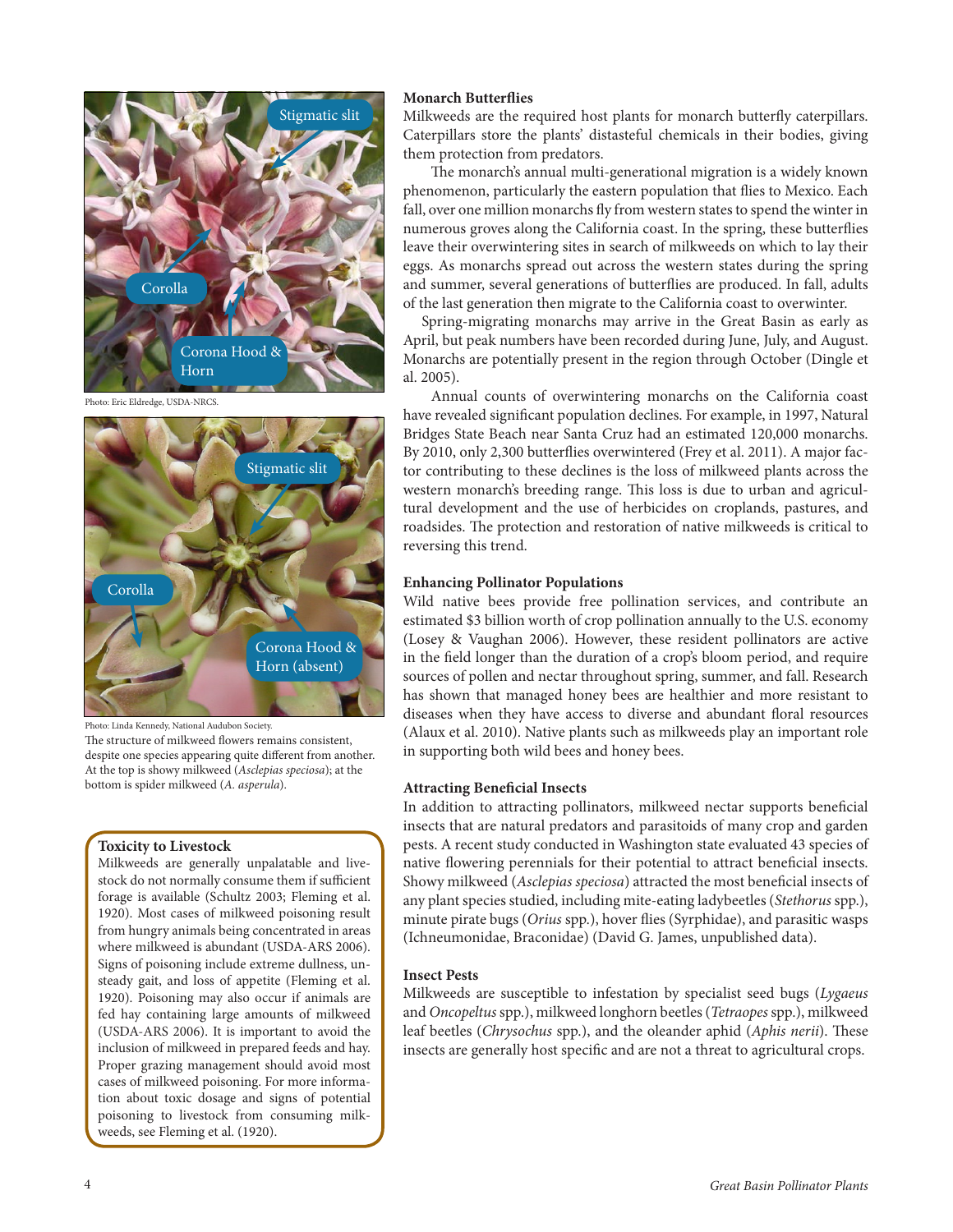# **Incorporating Milkweeds into NRCS Conservation Practices**

Beginning in 2008, the Farm Bill included language that makes pollinators and their habitat a priority for every USDA land manager and conservationist. For detailed information on how Farm Bill programs can be used to conserve and create habitat for pollinators, please consult National TN 78 (2008) "Using Farm Bill Programs for Pollinator Conservation."

create, enhance, or manage habitat for pollinators and other beneficial insects. Including milkweeds in seed mixes and planting plans will provide both an important source of nectar from late spring through early fall (depending on the species planted) and a larval food source for the monarch butterfly. The table below features examples of practices in which milkweeds can be included; it is not meant to be an exhaustive list.

Numerous NRCS conservation practices can be used to

| <b>Conservation Practice</b>                         | Code | <b>Recommended Species</b>   | <b>Notes</b>                                                                                                                                                                                         |
|------------------------------------------------------|------|------------------------------|------------------------------------------------------------------------------------------------------------------------------------------------------------------------------------------------------|
| Channel Bank Vegetation                              | 322  | ASFA, ASSP                   | Species adapted to moist soils can be included in<br>plantings for both bank stabilization and wildlife<br>value.                                                                                    |
| <b>Conservation Cover</b>                            | 327  | ASAS, ASCR, ASER, ASFA, ASSP | Milkweeds may be suitable for remediation and recla-<br>mation plantings.                                                                                                                            |
| Critical Area Planting                               | 342  | ASAS, ASCR                   | These species grow well on slopes and hillsides, and<br>may be useful for soil stabilization.                                                                                                        |
| Early Successional Habitat<br>Development/Management | 647  | ASAS, ASER, ASFA, ASSP       | Several milkweeds have good colonizing ability and<br>thrive in open habitats with full sun exposure.                                                                                                |
| Field Border                                         | 386  | ASFA, ASSP                   | Use caution where spread by underground rhizomes<br>is undesirable.                                                                                                                                  |
| <b>Hedgerow Planting</b>                             | 422  | ASFA, ASSP                   | Milkweeds can be incorporated into hedgerow edges,<br>adding additional plant structure. Use caution where<br>spread by underground rhizomes is undesirable.                                         |
| Pest Management                                      | 595  | ASAS, ASCR, ASER, ASFA, ASSP | Milkweed nectar attracts beneficial insects that prey<br>upon pest insects. Providing habitat for those insects<br>has been demonstrated to be valuable for vineyards,<br>orchards, and other crops. |
| Riparian Herbaceous Cover                            | 390  | ASFA, ASSP                   | Some observation indicates that migrating monarchs<br>follow riparian corridors (Dingle et al. 2005).                                                                                                |

ASAS: *A. asperula*; ASCR: *A. cryptoceras*; ASER: *A. erosa*; ASFA: *A. fascicularis*; ASSP: *A. speciosa*

#### **Protecting Existing Milkweed Stands**

Where milkweeds already occur, in remnant natural areas or non-cropped areas such as field borders, roadsides, and ditch banks, conservation practices that involve the management of existing habitat (e.g., CP 643-Restoration and Management of Rare and Declining Habitats; CP 645-Upland Wildlife Habitat Management) can serve to protect the plants as a resource for monarch caterpillars, pollinators, and other beneficial insects.

It is ideal to leave milkweeds undisturbed to the greatest extent possible throughout the growing season, especially when they are flowering. Milkweeds can potentially host monarch caterpillars whenever the plants have foliage. If maintenance activities such as mowing, spraying, or burning must be conducted during the growing season, treat only a subset of the total area occupied by milkweed.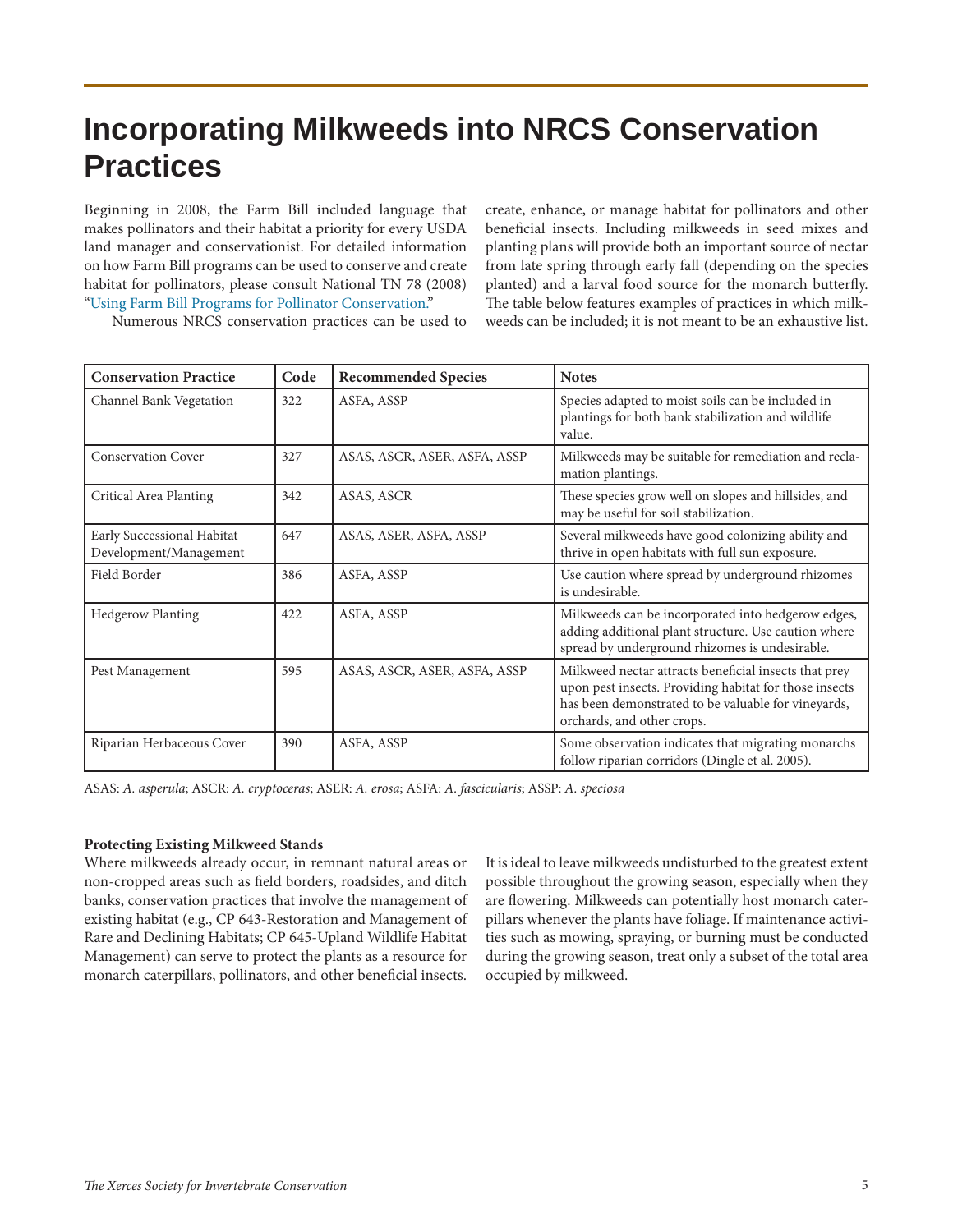## **Milkweed Establishment**

Milkweeds are most easily established from seed, and germination rates are typically high. They prefer full sun and most will tolerate dry soil conditions. Great Basin native milkweeds are deciduous perennials. Following seed dispersal, their above-ground growth dies back to the ground. They remain dormant during the winter, and re-emerge in the spring from established root systems. With the exception of prolonged drought, the plants will not require any supplemental watering.

Before planting, it is important to eradicate existing weed cover, deplete the amount of weed seeds in the soil seed bank, and prepare the seedbed. Weeds can be controlled through tillage, herbicide, flaming, smothering, or a combination of those methods. Depending on the abundance of weeds or weed seed at the planting site, one to two full years of weed control may be needed. Following weed removal, the soil surface must be prepared prior to planting. The seedbed should be a smooth, lightly packed surface, free of clumped sod and plant debris. For small sites, a rake or turf roller can be used to remove or break up large dirt clods. For large areas, the soil can be prepared with a cultipacker, spike tooth harrow, or similar tractor-drawn equipment. For more detailed guidance on site preparation, please consult Idaho TN 13 (2011) "Principles of Seedbed Preparation for Conservation Seedings."

#### **Seed Collection**

Milkweed seed can be hand-collected when small volumes are needed to create new habitat. Mature milkweed pods split open along a vertical seam. It is ideal to collect pods when the seam has just begun to split, but before the pod has fully opened and the floss has expanded. It is easiest to separate the seeds from the floss at this stage. If it is not feasible to regularly check plants for pod maturation, one can affix mesh "seed capture bags" over the maturing pods to retrieve at a later date.

#### **Seeding**

Milkweed seed should ideally be planted in the fall. Exposure to cold temperatures and moist conditions during winter will stimulate germination. Spring planting is also possible but artificial stratification of the seed is recommended to enhance germination. For planting areas several acres in size, milkweed can be included in native seed mixes and direct seeded to a maximum depth of ½ inch, using a specialty wildflower seed drill. For planting areas of any size, seed can also be broadcast onto a smooth, weed-free soil surface. To achieve good seedto-soil contact, the seed should be compacted into the ground with a cultipacker, lawn roller, or the wheels of an ATV or tractor.

#### **Seedling Propagation and Transplanting**

If establishing transplants from seed, sowing the seeds in a greenhouse during February is recommended. Feedback from restoration specialists suggests that milkweed seedlings are intolerant of root disturbance. Transplant shock can be minimized by propagating seedlings in biodegradable peat pots, which can be planted directly into the ground.

### **Seed Sourcing**

Commercial sources of Great Basin-sourced native milkweed seed are currently scarce. The Xerces Society for Invertebrate Conservation is working to change this and has launched Project Milkweed to assist the native seed industry in increasing the production of regionally appropriate seed. Seed availability is expected to increase steadily over the next several years to meet the needs of restoration projects.

Some vendors occasionally have milkweed seed in stock. For possible seed sources, please consult the Native Seed Network, www.nativeseednetwork.org, or Idaho TN 33 (rev. 2011) "Plant and Seed Vendors for Idaho – Montana – Nevada – Eastern Oregon –Utah –Eastern Washington –Wyoming."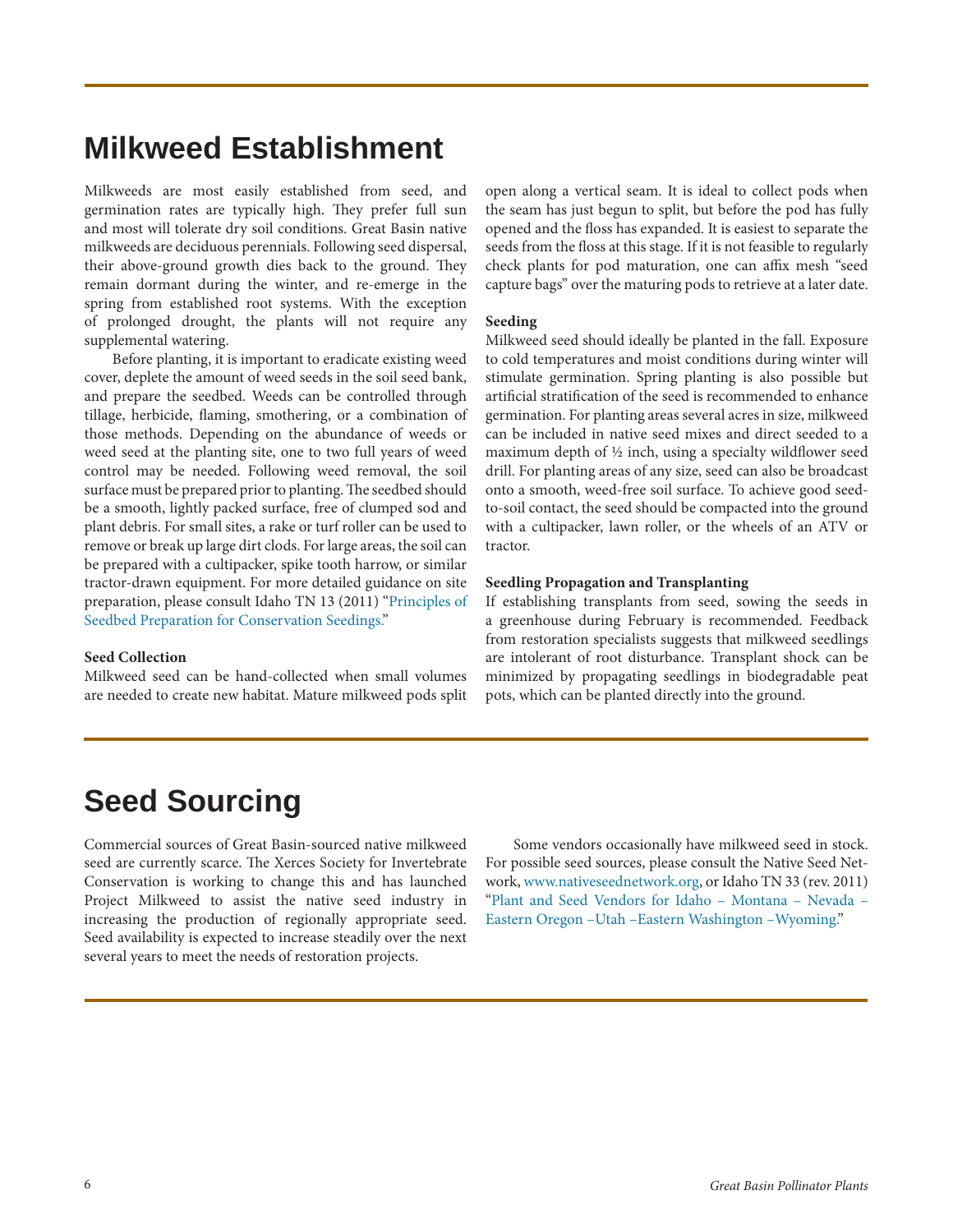# **Broadly Adapted Species**

Due to their ability to grow in a wide range of conditions, two species of milkweed—narrow-leaf milkweed and showy milkweed—are the most suitable for the majority of restoration efforts.

### *Asclepias fascicularis* Narrow-leaf milkweed



Photo: Mary Ellen (Mel) Harte, Bugwood.org.



Photo: Eric Eldredge, USDA-NRCS, Fallon, NV.



**Distribution:** Restricted to the western U.S., with a broad distribution in California, Oregon, and Nevada, and scattered occurrences in Idaho and Utah.

**Description:** Narrow-leaf milkweed, also known as the Mexican whorled milkweed, is widely distributed in the region. The species grows in pinyon-juniper, sagebrush, and mountain brush communities, and moist to dry places including stream banks, roadsides, the banks of irrigation ditches, and fallowed fields. Each plant bears multiple clusters of small pink and white flowers. The leaves are numerous and narrow, often folded lengthwise. The fruits are narrow, tapered, and smooth. This species has a similar appearance to horsetail milkweed (*A. subverticillata*) and whorled milkweed (*A. verticillata*).

**Elevation:** 1,640–6,560 ft (500–2,000 m) **Flowering time:** June–August **Flower color:** corolla pink, corona white **Maximum height:** 3 ft **Average seeds per pound:** 107,000

### *Asclepias speciosa* Showy milkweed



Photo: Claudia Street, Lake County Farm Bureau.



**Distribution:** Broadly distributed across the Great Basin.

**Description:** Showy milkweed grows in moist or moderately moist soil in open, sunny areas including wetlands, meadows, forest clearings, and dry streambeds, and also occurs along streams, roadsides, railways, and the banks of irrigation ditches. The species is tolerant of alkaline soils. Showy milkweed sometimes grows in stands of several hundred plants. The plants are stout and erect, with broad leaves covered in soft hairs. The hoods of the flowers are elongated and form the shape of a 5-pointed star. The fruits, usually borne in pairs, are rough and covered in dense, woolly hairs. Due to this species' preference for moist soils, it is not recommended for planting in areas where soil moisture is limited for much of the growing season or where irrigation is not available.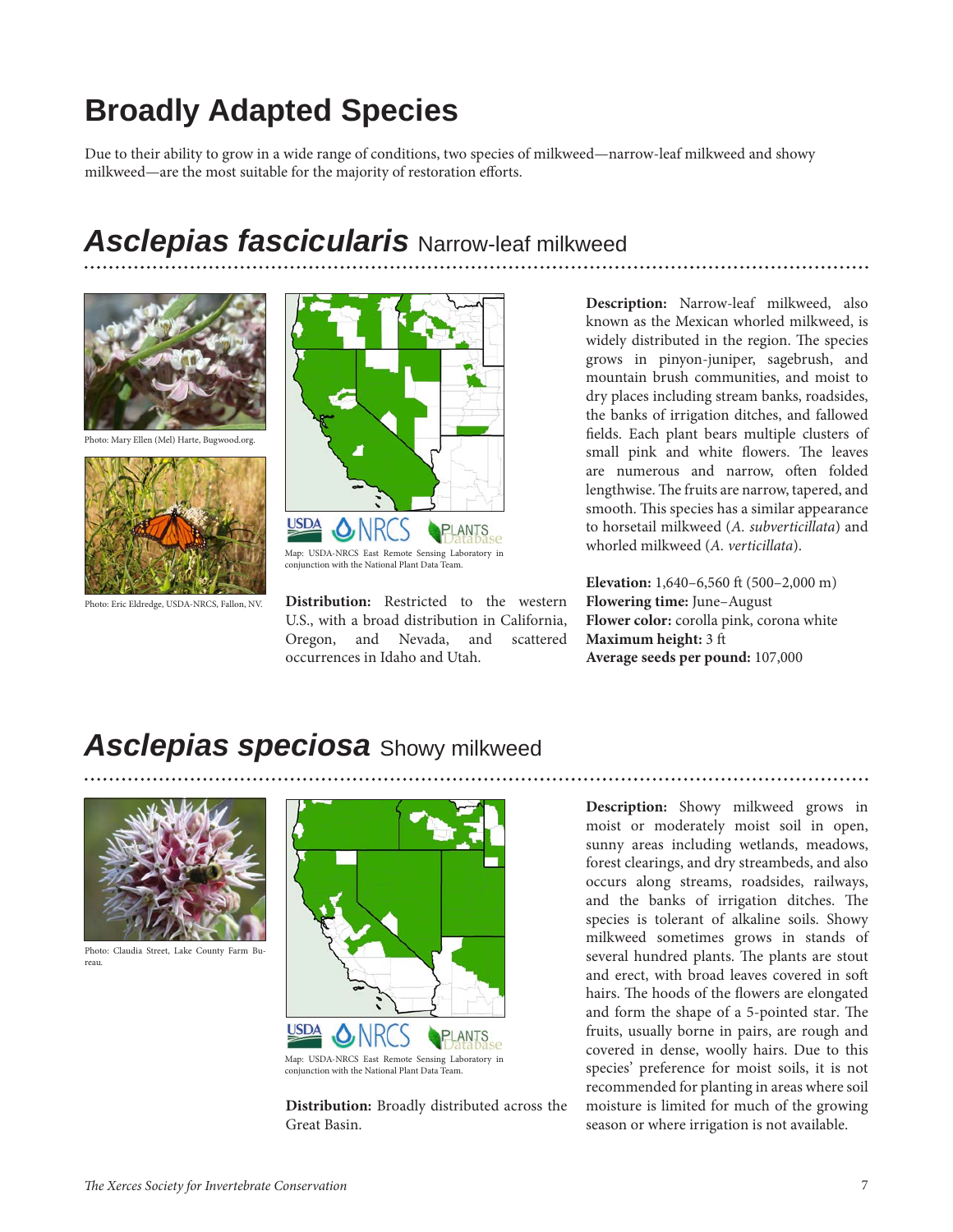

Photo: Rod Gilbert, www.pbase.com/rodg/.

**Elevation:** 500–8,200 ft (150–2,500 m) **Flowering time:** May–August **Flower color:** corolla pink, corona pink or white **Maximum height:** 4 ft **Average seeds per pound:** 75,000

# **Other Common Species**

Three species (spider milkweed, pallid milkweed, and desert milkweed) have a fairly wide distribution in the Great Basin, and two species (heartleaf milkweed and horsetail milkweed) are common in specific areas within the region. These species are not frequently available from commercial sources, but could be targeted for special conservation efforts where they occur.

# *Asclepias asperula* **ssp.** *asperula* Spider milkweed



Photo: Fiona Reid, Painted Lady Vineyard.



Photo: Linda Kennedy, National Audubon Society.



**Distribution:** Broadly distributed across the eastern half of Nevada and most of Utah, limited distribution in southern Idaho.

**Description:** Spider milkweed grows in gravelly and rocky soil or on exposed talus, in ponderosa pine woodland and pinyonjuniper, sagebrush, and mountain brush communities. The plants are low-growing and often form dense clumps. Spider milkweed flowers are distinctive from those of other milkweeds because the corolla of the flower forms a cup around the corona, rather than being bent backward. The tear-drop shaped fruits are covered in fine hairs and sometimes have a striped pattern.

**Elevation:** 4,100–9,022 ft (1,250–2,750 m) **Flowering time:** May–July **Flower color:** corolla yellowish-green, corona purple and white **Maximum height:** 2 ft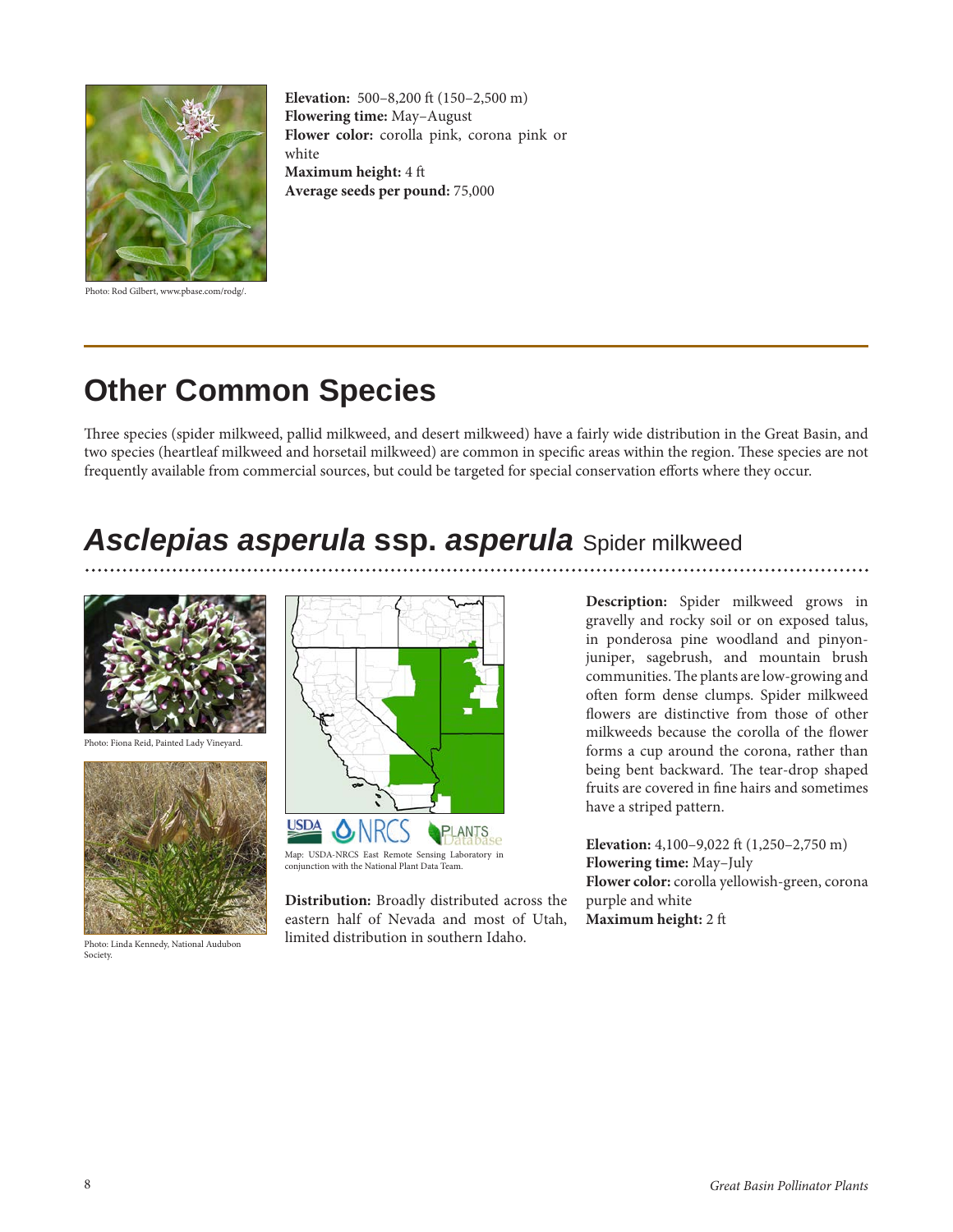### *Asclepias cryptoceras* Pallid milkweed, Davis' milkweed



Photo: Gary A. Monroe @ USDA-PLANTS database.



Photo: Conservation Seeding and Restoration, Inc. Biology Team, www.csr-inc.com.



**Distribution:** Occurs across most of Nevada and the eastern half of Utah, some occurrences in southwestern Idaho and eastern Oregon. Restricted to the western U.S. The range of the full species, rather than separate subspecies, is shown here.

**Description:** Two subspecies of *A. cryptoceras* occur in the Great Basin: *A. cryptoceras* ssp. *cryptoceras* (pallid milkweed) and *A. cryptoceras* ssp. *davisii* (Davis' milkweed). While the subspecies differ in flower morphology, they are not documented to have different habitat preferences. *A. cryptoceras* grows in dry, open, barren places such as washes, slopes, and hillsides, in pinyon-juniper woodland, sagebrush communities, and salt desert shrublands. It potentially grows in clay, sand, gypsum, or serpentine soils. The plants are prostrate and low-growing, with flowers borne in small clusters on drooping stalks. A waxy coating on the leaves and stems gives them a frosted appearance. The fruits are oval shaped, smooth textured, and hairless.

**Elevation:** 2,460–8,200 ft **(**750–2,500 m) **Flowering time:** May–June **Flower color:** corolla pale green, corona purple **Maximum height:** 1 ft

### *Asclepias erosa* Desert milkweed



Photo © Br. Alfred Brousseau, Saint Mary's College.



Photo © 2005 Brent Miller.



Map: USDA-NRCS East Remote Sensing Laboratory in conjunction with the National Plant Data Team.

**Distribution:** Scattered occurrences across central Nevada; also occurs in southern California and southwestern Utah.

**Description:** Desert milkweed grows in dry washes, gulches, canyons, and roadsides in open deserts; also in creosote bush, shadscale, and sometimes sagebrush communities. The plants are tall and stout, with large, broad leaves that are opposite each other on the stem. The leaves, stems, flower buds, and fruits are covered in fine hairs.

**Elevation:** 500–6,725 ft (150–2,050 m) **Flowering time:** April–August **Flower color:** corolla pale green or yellow, corona cream or yellow **Maximum height:** 6 ft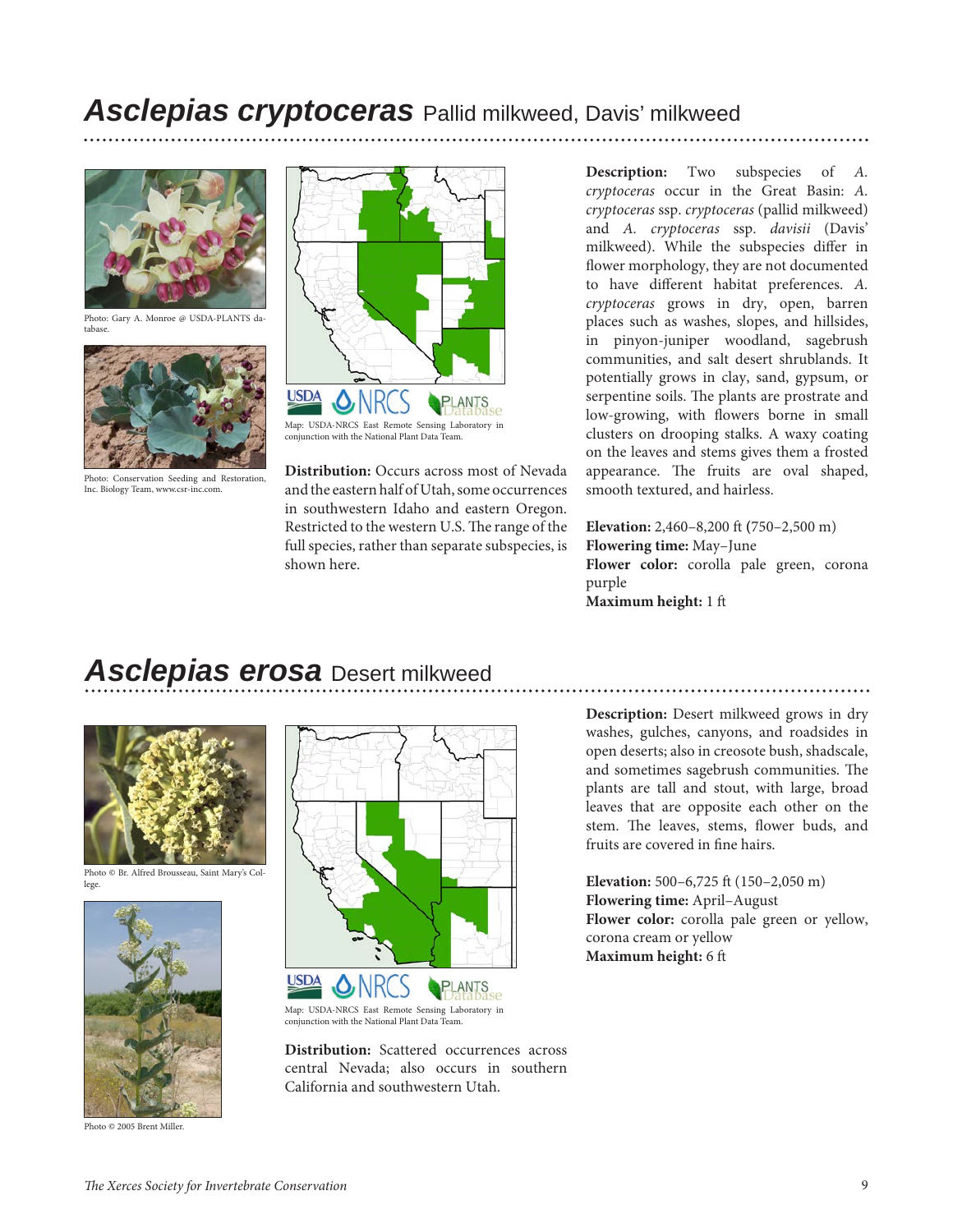## *Asclepias cordifolia* Heartleaf milkweed



Photo: Dr. Robert T. and Margaret Orr. © Cal Academy of Sciences.



Photo: John Anderson, Hedgerow Farms.



**Distribution:** The Modoc Plateau of northeastern California, the Carson Range of western Nevada, and the southern Cascades and Basin and Range of Oregon.

**Description:** Heartleaf milkweed grows on slopes and hillsides in rocky or gravelly soil in chaparral, juniper woodland, sagebrush steppe, and open pine and fir forests. The species also grows on lava flows. The leaves are heart-shaped and their waxy coating gives them a frosted appearance. The fruits, sometimes purple in color, are smooth textured and taper to a sharp point.

.................

**Elevation:** 3,280–8,200 ft **(**1,000–2,500 m) **Flowering time:** May–July **Flower color:** corolla dark pink to dark purple, corona pink or white **Maximum height:** 2 ft

# *Asclepias subverticillata* Horsetail milkweed



Photo: Mary Ellen (Mel) Harte, Bugwood.org.



Photo: Mary Ellen (Mel) Harte, Bugwood.org



conjunction with the National Plant Data Team.

**Distribution:** Southern Nevada and southeastern Idaho, common in southwestern Utah.

**Description:** Horsetail milkweed prefers sandy soils and grows in creosote bush, blackbrush, saltbush, sagebrush, rabbitbrush, pinyon-juniper, mountain brush, and open ponderosa pine communities. The species also grows on roadsides and along ditches and streams. The leaves are narrow, linear, and typically arranged in a whorled pattern around the stem. The fruits are narrow, tapered, and smooth textured. Horsetail milkweed is one of the more toxic species of milkweed; livestock managers should take appropriate measures to prevent animals from consuming the plants.

**Elevation:** 2,720–7,220 ft **(**830–2,200 m) **Flowering time:** June–August **Flower color:** corolla yellow to cream, corona white **Maximum height:** 3 ft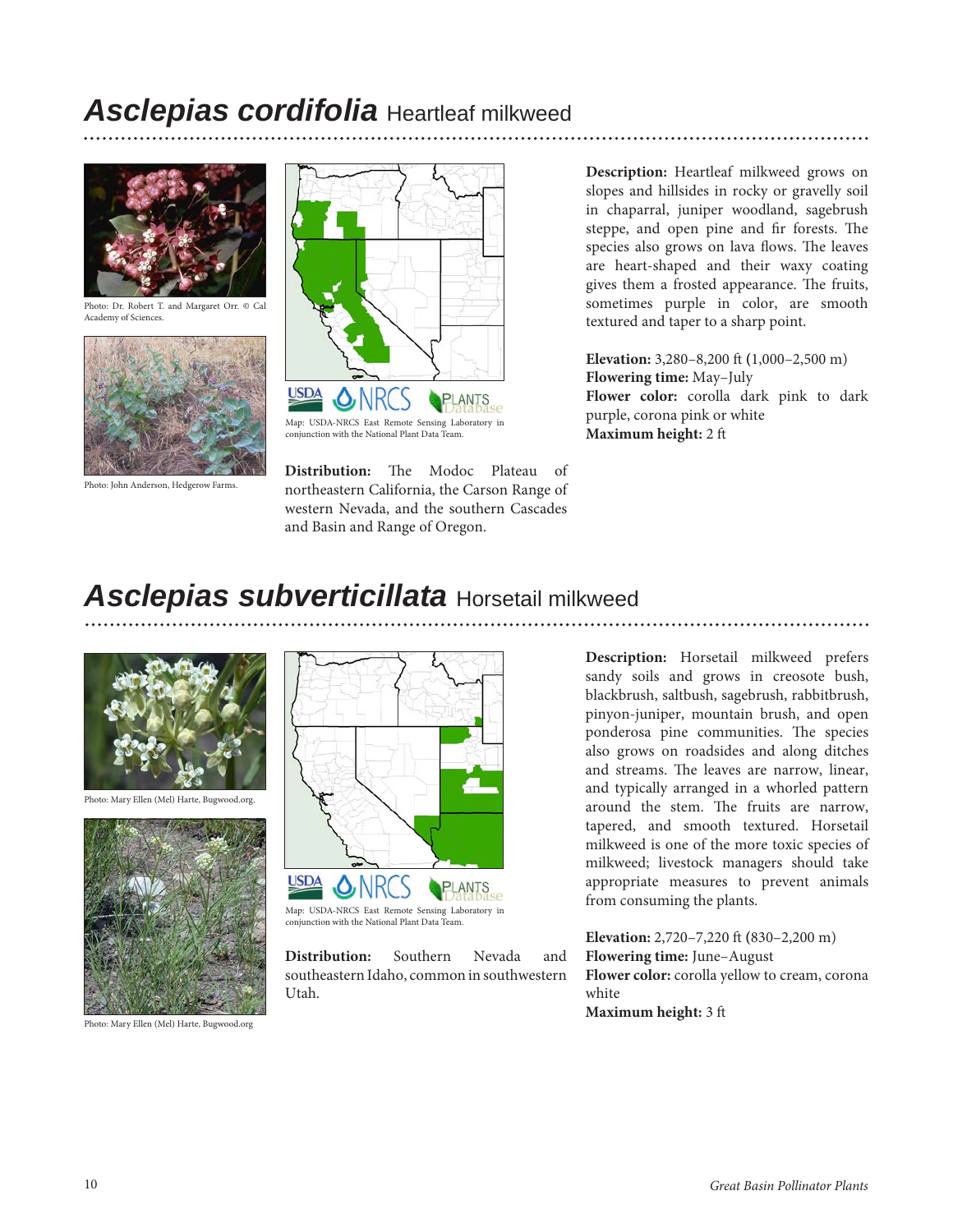# **Uncommon Species**

Seven additional species have a very limited distribution in the Great Basin: *A. hallii* (Hall's milkweed), *A. incarnata* (swamp milkweed), *A. latifolia* (broadleaf milkweed), *A. nyctaginifolia* (Mojave milkweed), *A. rusbyi* (Rusby's milkweed), *A. subulata* (rush milkweed), and *A. uncialis* ssp. *ruthiae* (Ruth's milkweed). Please refer to the USDA PLANTS database (http://plants.usda. gov) for more information about these species.

# **Additional Information**

For more information about using native milkweeds in restoration and revegetation efforts in the Great Basin, please contact: Brianna Borders, Xerces Society Plant Ecologist (503-232 6639; brianna@xerces.org) or

Eric Eldredge, Manager, USDA-NRCS Great Basin Plant Materials Center (775-423 7957; eric.eldredge@nv.usda.gov)

# **References**

Alaux, C., F. Ducloz, D. Crauser, and Y. Le Conte. 2010. Diet effects on honeybee immunocompetence. *Biology Letters* 6:562–565.

Berkman, B. 1949. Milkweed: A war strategic material and a potential industrial crop for sub-marginal lands in the United States. *Economic Botany* 3:223–239.

Bookman, S. S. 1981. The floral morphology of *Asclepias speciosa* (Asclepiadaceae) in relation to pollination and a clarification in terminology for the genus. *American Journal of Botany* 68: 675–679.

Commission for Environmental Cooperation. 2008. *North American Monarch Conservation Plan.* CEC Office of the Secretariat. Montreal.

Cronquist, A., A. H. Holmgren, N. H. Holmgren, J. L. Reveal, and P. K. Holmgren. 1984. *Intermountain flora*, Vol. 4. New York: New York Botanical Garden. 573 pp.

C. V. Starr Virtual Herbarium. 2012. New York: New York Botanical Garden, Bronx. Retrieved from: http://sciweb.nybg. org/science2/VirtualHerbarium.asp.

Dingle, H., M. P. Zalucki, W. A. Rochester, and T. Armijo-Prewitt. 2005. Distribution of the monarch butterfly, *Danaus plexippus* (L.) (Lepidoptera: Nymphalidae), in western North America. *Biological Journal of the Linnean Society* 85:491–500. Fleming, C. E., N. F. Peterson, M. R. Miller, L. R. Vawter, and L. H. Wright. 1920. *The narrow-leaved milkweed* (Asclepias mexicana) *and the broad-leaved or showy milkweed* (Asclepias speciosa)*: plants poisonous to livestock in Nevada.* Bulletin No. 99. The University of Nevada Agricultural Experiment Station. Reno, Nevada.

Frey, D., S. Stevens, and M. Monroe. 2011. "Western Monarch Thanksgiving Count 1997–2010." Available at http:// www.xerces.org/wp-content/uploads/2011/04/az-westernmonarch-thanksgiving-count-data-1997-2010.pdf [accessed 02/15/2012].

Kurz, D. 2010. Prairie milkweeds. *Missouri Prairie Journal*  31:4–7.

Losey, J. E., and M. Vaughan. 2006. The economic value of ecological services provided by insects. *Bioscience* 56:311–323.

Morse, D. H. 1982. The turnover of milkweed pollinia on bumble bees, and implications for outcrossing. *Oecologia* 53:187–196.

Schultz, B. 2003. *Showy milkweed identification, toxicity, and control.* Fact Sheet-03-60. University of Nevada Cooperative Extension.

Stevens, M. 2001. *Plant guide for narrow-leaved milkweed* (Asclepias fascicularis). USDA Natural Resources Conservation